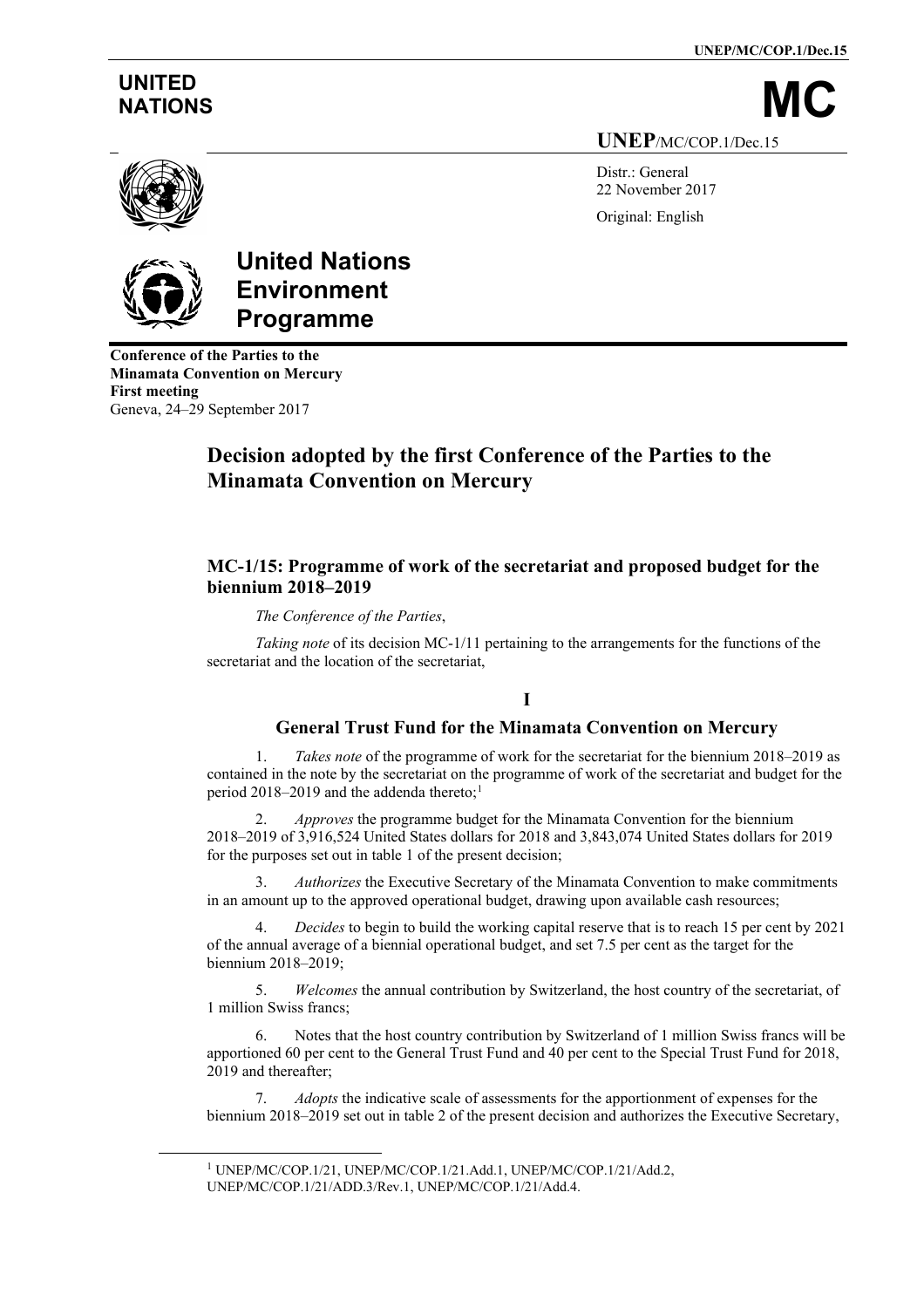consistent with the Financial Regulations and Rules of the United Nations, to adjust the scale to include all parties for which the Convention enters into force before 1 January 2018 for 2018 and before 1 January 2019 for 2019;

8. *Recalls* that contributions to the Minamata Convention General Trust Fund are due by or on 1 January of the year for which those contributions have been budgeted, and requests parties to pay their contributions promptly to enable the secretariat to commence its work immediately;

9. *Approves* the indicative staffing table for the secretariat for the biennium 2018–2019 used for costing purposes to set the overall budget, which is set out in table 3 of the present decision;

#### **II**

#### **Special Trust Fund of the Minamata Convention**

10. *Agrees* to the funding estimates included in table 1 of the present decision for activities under the Convention to be financed from the Special Trust Fund in the amount of 3,192,250 United States dollars for 2018 and 3,565,150 United States dollars for 2019;

11. *Requests* parties and invites non-parties to the Convention and others in a position to do so, to contribute to the Special Trust Fund so as to enable support for capacity-building and technical assistance activities of the Minamata Convention secretariat in accordance with article 14;

12. *Requests* parties and invites non-parties to the Convention and others in a position to do so, to contribute to the Special Trust Fund so as to support the participation of representatives of developing countries that are parties to the Convention in the meetings of the Conference of the Parties and its subsidiary bodies;

#### **III**

#### **Specific trust fund of the Minamata Convention**

13. *Recalls* decision MC-1/6 on the specific international programme[2](#page-1-0) and reiterates the request to the Executive Director of the United Nations Environment Programme to establish a trust fund for the specific international programme;

14. *Invites* parties and non-parties to the Convention and others in a position to do so, to contribute to the specific trust fund so as to enable support for capacity-building and technical assistance in accordance with article 13;

#### **IV**

#### **Current biennium and preparations for the next biennium**

15. *Requests* the Executive Secretary at the second meeting of the Conference of the Parties to provide an update on the programme of work and implementation and, where relevant, cost estimates for actions that have budgetary implications that were not foreseen in the first programme of work but are included in proposed draft decisions, before the adoption of those decisions by the Conference of the Parties, and therefore have budgetary implications in the current biennium;

16. *Requests* the Executive Secretary to prepare a budget for the biennium 2020–2021, for consideration by the Conference of the Parties at its third meeting, in 2019, explaining the key principles, assumptions and programmatic strategy on which the budget is based and presenting expenditures for the that biennium in a programmatic format and by budget code line;

*Notes* the need to facilitate priority setting for the programme of work of the secretariat by providing the parties with timely information on the financial consequences of various options and, to that end, requests the Executive Secretary to include in the proposed operational budget for the biennium 2020–2021 two alternative funding scenarios that are based on:

The Executive Secretary's assessment of the required changes in the operational budget, to finance all the proposals before the Conference of the Parties that have budgetary implications;

(b) Maintaining the operational budget at the  $2018-2019$  level in nominal terms;

18. *Requests* the Executive Secretary at the meetings of the Conference of the Parties to provide, where relevant, cost estimates for actions that have budgetary implications that are not

<span id="page-1-0"></span><sup>2</sup> UNEP/MC/COP.1/9.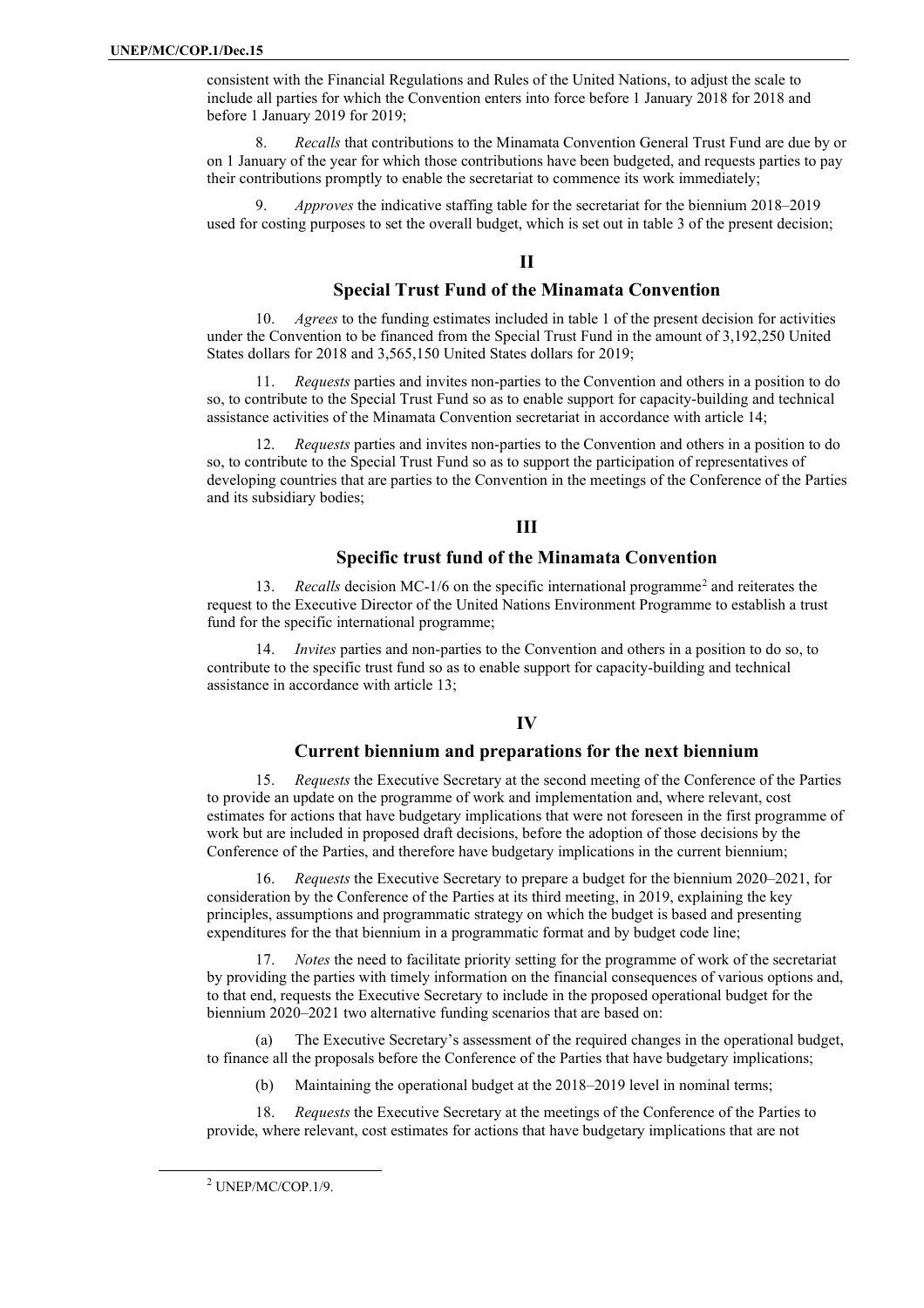foreseen in the draft programme of work but are included in proposed draft decisions before the adoption of those decisions by the Conference of the Parties.

Table 1

**List of proposed activities included in the programme of work for the period 2018–2019 of the Minamata Convention on Mercury and overview of resources required for proposed activities**

| Activity<br>number | Headings and activity description                                               |  |  |
|--------------------|---------------------------------------------------------------------------------|--|--|
|                    | 1. Conferences and meetings                                                     |  |  |
| 1                  | Second meeting of the Conference of the Parties                                 |  |  |
| 2                  | Third meeting of the Conference of the Parties                                  |  |  |
| 3                  | Bureau of the Conference of the Parties                                         |  |  |
| 4                  | Implementation and compliance committee                                         |  |  |
|                    | 2. Capacity-building and technical assistance                                   |  |  |
| 5                  | Capacity-building and technical assistance programme of the Minamata Convention |  |  |
|                    | 3. Scientific and technical activities                                          |  |  |
| 6                  | Scientific support to the States parties to the Minamata Convention             |  |  |
| 7                  | Effectiveness evaluation and the global monitoring plan                         |  |  |
| 8                  | National reporting under the Minamata Convention                                |  |  |
|                    | 4. Knowledge and information management, and outreach                           |  |  |
| 9                  | Publications                                                                    |  |  |
| 10                 | Communication, outreach and public awareness                                    |  |  |
|                    | 5. Overall management                                                           |  |  |
| 11                 | Executive direction and management                                              |  |  |
| 12                 | International cooperation and coordination                                      |  |  |
| 13                 | Financial resources and mechanism                                               |  |  |
|                    | 6. Legal and policy activities                                                  |  |  |
| 14                 | Legal and policy activities                                                     |  |  |
|                    | 7. Office maintenance and services                                              |  |  |
| 15                 | Office maintenance and services                                                 |  |  |
| 16                 | Information technology services                                                 |  |  |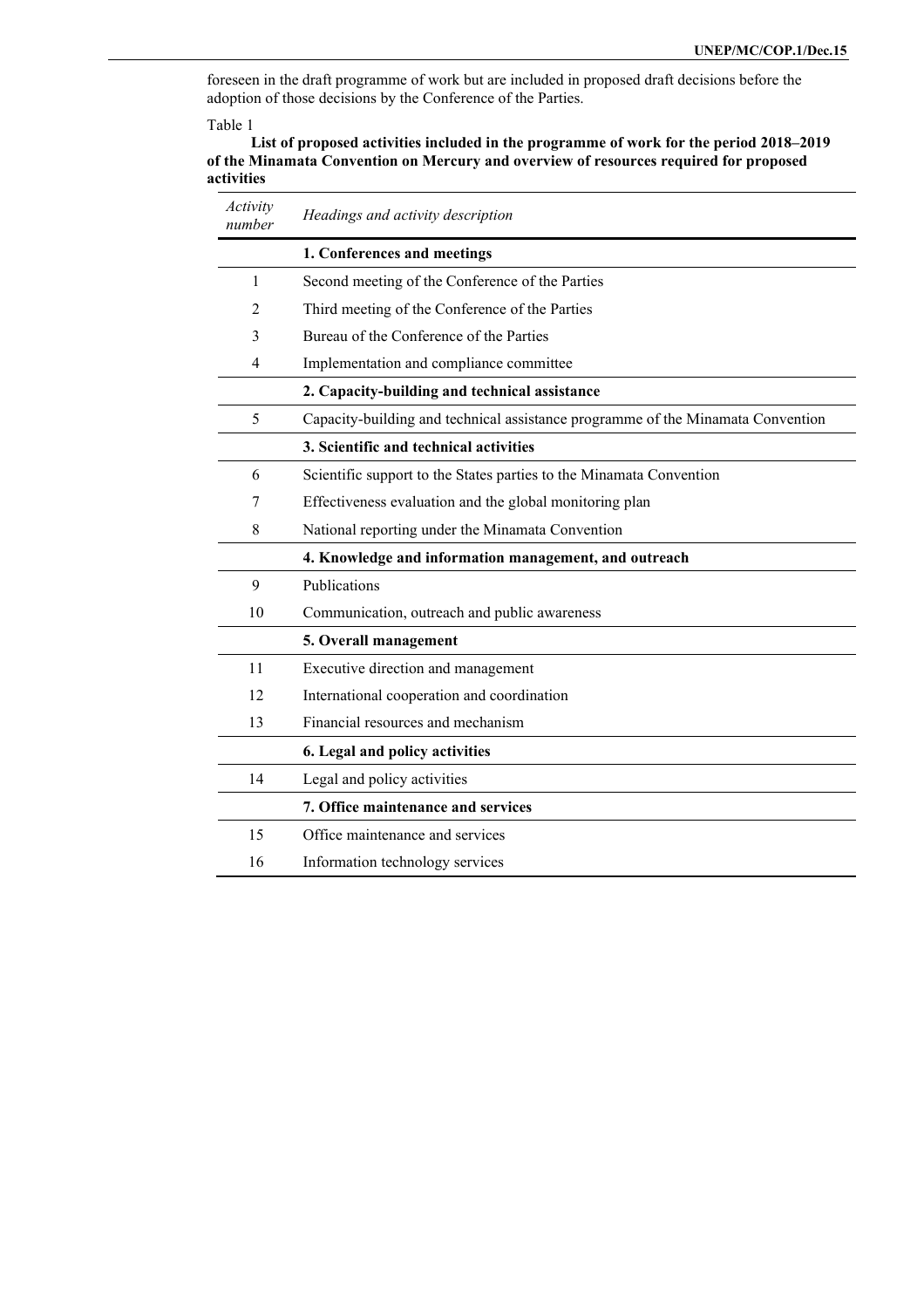**Overview of resources required for proposed activities included in the programme of work of the Minamata Convention for both the General Trust Fund and the Special Trust Fund for the biennium 2018–2019** 

|    |                                                                                                                          | 2018                     | 2019                     |                       |                       |  |
|----|--------------------------------------------------------------------------------------------------------------------------|--------------------------|--------------------------|-----------------------|-----------------------|--|
|    |                                                                                                                          | General<br>Trust Fund    | Special<br>Trust Fund    | General<br>Trust Fund | Special<br>Trust Fund |  |
|    | A. Conferences and meetings                                                                                              |                          |                          |                       |                       |  |
| 1. | Second meeting of the Conference of the Parties                                                                          |                          |                          |                       |                       |  |
|    | Second meeting                                                                                                           | 840 000                  | 640 000                  |                       |                       |  |
|    | Regional preparatory meetings                                                                                            |                          | 535 000                  |                       |                       |  |
|    | Intersessional time-based expert groups<br>mandated by the Conference of the Parties at its<br>first and second meetings | 105 000                  |                          | 105 000               |                       |  |
|    | <b>Subtotal</b>                                                                                                          | 945 000                  | 1 175 000                | 105 000               |                       |  |
| 2. | Third meeting of the Conference of the Parties                                                                           |                          |                          |                       |                       |  |
|    | Third meeting                                                                                                            |                          |                          | 840 000               | 640 000               |  |
|    | Regional preparatory meetings                                                                                            |                          |                          |                       | 535 000               |  |
|    | Subtotal                                                                                                                 |                          |                          | 840 000               | 1 175 000             |  |
|    |                                                                                                                          |                          |                          |                       |                       |  |
|    | 3. Bureau of the Conference of the Parties<br>Meetings of the Bureau                                                     | 25 000                   |                          | 25 000                |                       |  |
|    | Subtotal                                                                                                                 | 25 000                   | $\equiv$                 | 25 000                |                       |  |
|    |                                                                                                                          |                          |                          |                       |                       |  |
|    | 4. Implementation and compliance committee                                                                               |                          |                          |                       |                       |  |
|    | Meeting of the committee                                                                                                 | 30 000                   |                          | 30 000                |                       |  |
|    | Subtotal                                                                                                                 | 30 000                   |                          | 30 000                |                       |  |
|    | Total (A)                                                                                                                | 1 000 000                | 1 175 000                | 1 000 000             | 1 175 000             |  |
|    | B. Capacity-building and technical assistance                                                                            |                          |                          |                       |                       |  |
| 5. | Capacity-building and technical assistance programme of the Minamata Convention                                          |                          |                          |                       |                       |  |
|    | Cross-cutting activities                                                                                                 |                          | 300 000                  |                       | 360 000               |  |
|    | Impact assessment                                                                                                        |                          |                          |                       |                       |  |
|    | Tools and methodologies                                                                                                  |                          | 50 000                   |                       | 60 000                |  |
|    | Needs assessment                                                                                                         |                          |                          |                       |                       |  |
|    | Specific capacity development activities                                                                                 |                          | 500 000                  |                       | 600 000               |  |
|    | Capacity-building activities on request                                                                                  |                          | 800 000                  |                       | 960 000               |  |
|    | Total (B)                                                                                                                |                          | 1 650 000                |                       | 1980 000              |  |
|    | Scientific and technical activities                                                                                      |                          |                          |                       |                       |  |
|    | 6. Scientific support to the States parties to the Minamata Convention                                                   |                          |                          |                       |                       |  |
|    | Scientific support to the States parties to the<br>Convention                                                            |                          |                          |                       |                       |  |
|    | <b>Subtotal</b>                                                                                                          |                          |                          |                       |                       |  |
|    | 7. Effectiveness evaluation and global monitoring plan                                                                   |                          |                          |                       |                       |  |
|    | Effectiveness evaluation and global monitoring<br>plan                                                                   |                          |                          |                       |                       |  |
|    | Subtotal                                                                                                                 | $\overline{\phantom{0}}$ | $\overline{\phantom{0}}$ | $\equiv$              |                       |  |
|    | 8. National reporting under the Minamata Convention                                                                      |                          |                          |                       |                       |  |
|    | National reporting under the Minamata<br>Convention                                                                      | 30 000                   |                          | 30 000                |                       |  |
|    | <b>Subtotal</b>                                                                                                          | 30 000                   |                          | 30 000                |                       |  |
|    | Total (C)                                                                                                                | 30 000                   | $\overline{\phantom{0}}$ | 30 000                |                       |  |
|    | D. Knowledge and information management, and outreach                                                                    |                          |                          |                       |                       |  |
| 9. | <b>Publications</b>                                                                                                      |                          |                          |                       |                       |  |
|    | Publications                                                                                                             | 30 000                   |                          | 30 000                |                       |  |
|    | Subtotal                                                                                                                 | 30 000                   |                          | 30 000                |                       |  |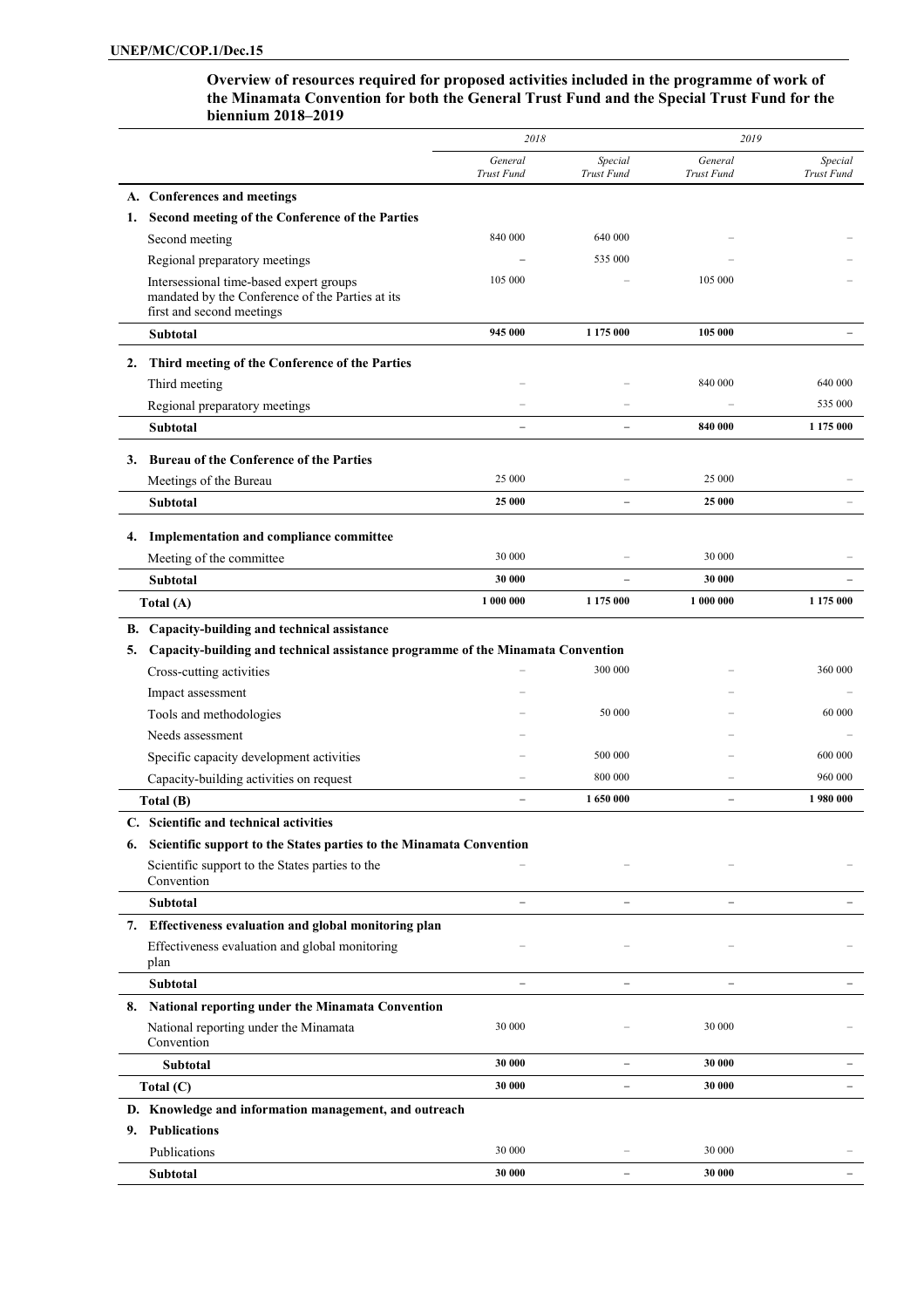#### **UNEP/MC/COP.1/Dec.15**

|                                                                              | 2018                  |                          | 2019                     |                       |
|------------------------------------------------------------------------------|-----------------------|--------------------------|--------------------------|-----------------------|
|                                                                              | General<br>Trust Fund | Special<br>Trust Fund    | General<br>Trust Fund    | Special<br>Trust Fund |
| 10.<br>Communication, outreach and public awareness                          |                       |                          |                          |                       |
| Communication, outreach and public awareness                                 | 100 000               |                          | 50 000                   |                       |
| Subtotal                                                                     | 100 000               |                          | 50 000                   |                       |
| Total (D)                                                                    | 130 000               | $\overline{\phantom{0}}$ | 80 000                   |                       |
| E. Overall management                                                        |                       |                          |                          |                       |
| <b>Executive direction and management</b><br>11.                             |                       |                          |                          |                       |
| Overall management                                                           | 1930950               |                          | 1930950                  |                       |
| Staff travel                                                                 | 150 000               |                          | 150 000                  |                       |
| Subtotal                                                                     | 2 080 950             |                          | 2 080 950                |                       |
| 12.<br>International cooperation and coordination                            |                       |                          |                          |                       |
| Cooperation on the broader sustainable<br>development and environment agenda |                       |                          |                          |                       |
| Cooperation within the chemicals and waste<br>cluster                        |                       |                          |                          |                       |
| Other cooperation and coordination                                           |                       |                          |                          |                       |
| Subtotal                                                                     |                       |                          |                          |                       |
| 13.<br><b>Financial resources and mechanism</b>                              |                       |                          |                          |                       |
| Financial mechanism <sup>a</sup>                                             |                       |                          |                          |                       |
| Financial resources                                                          |                       |                          |                          |                       |
| Subtotal                                                                     | L                     | $\overline{a}$           |                          |                       |
| Total (E)                                                                    | 2 080 950             | $\overline{\phantom{a}}$ | 2 080 950                |                       |
| F. Legal and policy activities                                               |                       |                          |                          |                       |
| 14. Legal and policy activities                                              |                       |                          |                          |                       |
| Legal and policy activities                                                  |                       |                          |                          |                       |
| Total (F)                                                                    | $\equiv$              | $\equiv$                 | $\overline{\phantom{0}}$ |                       |
| G. Office maintenance and services                                           |                       |                          |                          |                       |
| 15. Office maintenance and services                                          |                       |                          |                          |                       |
| Office maintenance and services                                              | 160 000               |                          | 160 000                  |                       |
| Subtotal                                                                     | 160 000               |                          | 160 000                  |                       |
| 16. Information technology services                                          |                       |                          |                          |                       |
| Information technology services                                              | 65 000                |                          | 50 000                   |                       |
| Subtotal                                                                     | 65 000                |                          | 50 000                   |                       |
| Total (G)                                                                    | 225 000               |                          | 210 000                  |                       |
| Resources required for all activities                                        |                       |                          |                          |                       |
| Total (A to G), excluding programme support<br>costs                         | 3 465 950             | 2825 000                 | 3 400 950                | 3 155 000             |
| Programme support costs                                                      | 450 574               | 367 250                  | 442 124                  | 410 150               |
| Total (A to G), including programme support<br>costs                         | 3 916 524             | 3 192 250                | 3 843 074                | 3 565 150             |
| Total resources required, by year                                            | 7 108 774             |                          | 7 408 224                |                       |

<sup>a</sup> It is envisaged that the specific international programme, which forms part of the financial mechanism of the Convention, will have its own budget and trust fund.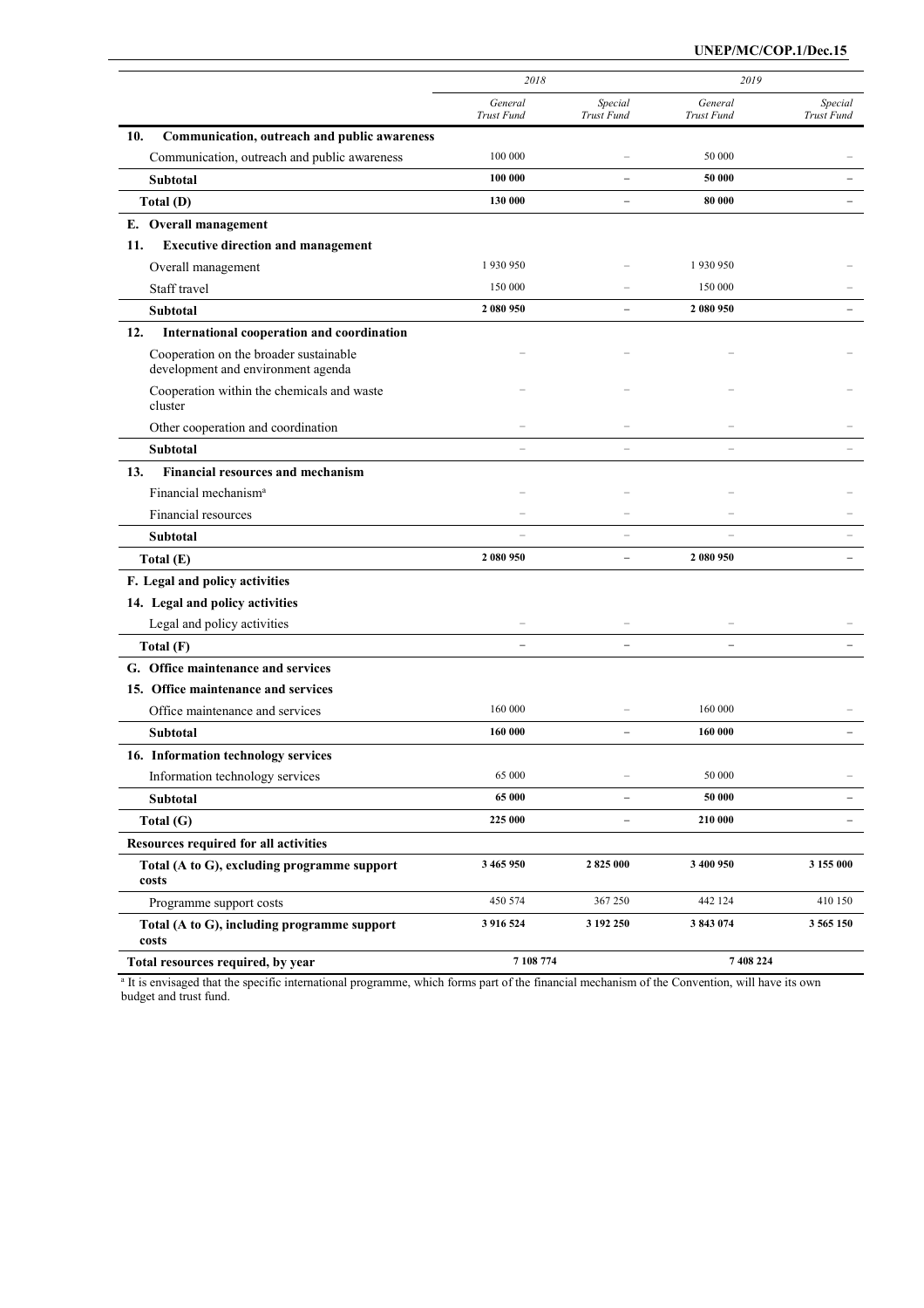# Table 2

#### **Overview of the indicative scale of assessment and annual assessed contributions for the secretariat of the Minamata Convention on Mercury**

(in United States dollars) *Numeration United Nations scale (%) Minamata Convention indicative scale (%) 2018‒2019* **Total Group Africa** 1 1 Benin 0.003 0.010 333 2 2 Botswana 1 0.014 0.022 722 3 333 Burkina Faso 6.004 0.010 0.010 333 4 4 Chad 0.001 0.010 333 5 5 Djibouti 10.001 0.010 0.010 333 6 6 Gabon 0.017 0.026 876 7 7 Gambia 0.001 0.010 333 8 8 Ghana 1 0.016 0.025 825 9 9 Guinea 0.002 0.010 333 10 10 Lesotho 0.001 0.010 0.010 333 11 11 Madagascar 0.003 0.010 333 12 12 Mali 0.003 0.010 333 13 13 Mauritania 0.002 0.010 333 14 14 Mauritius 0.012 0.019 0.019 0.019 0.01 15 15 Namibia 0.010 0.015 515 16 16 Niger 0.002 0.010 333 17 17 Rwanda 0.002 0.010 333 18 18 Senegal 0.005 0.010 333 19 19 Seychelles 0.001 0.010 0.010 333 20 20 Sierra Leone 0.001 0.010 0.010 333 21 21 Swaziland 0.001 0.010 333 22 22 Togo 0.001 0.010 333 23 23 Zambia 0.007 0.010 333 **Total Group Asia-Pacific** 24 1 Afghanistan 0.006 0.010 333 25 26 2 China 25 26 26 26 27.921 2.264 408 252 26 3 Indonesia 0.504 0.780 25 976 27 4 Iran (Islamic Republic of) 0.471 0.729 24 276 28 5 Japan 9.680 14.988 498 911 29 6 Jordan 0.020 0.031 1 031 30 7 Kiribati 0.001 0.010 333 31 8 Kuwait 0.285 0.441 14 689 32 9 Lao People's Democratic Republic 0.003 0.010 333 33 10 Mongolia 0.005 0.010 333 34 11 Palau 0.001 0.010 333 35 12 Samoa 0.001 0.010 333 36 13 Singapore 0.447 0.692 23 039 37 14 Sri Lanka 0.031 0.048 1 598 38 15 Syrian Arab Republic 0.024 0.037 1 237 39 16 Thailand 0.291 0.451 14 998 40 17 United Arab Emirates 0.604 0.935 31 130 41 18 Viet Nam 2989 20058 0.090 2989 **Total Group Central and Eastern Europe** 42 1 Bulgaria 0.045 0.070 2 319 43 2 Czechia 0.344 0.533 17 730 44 3 Croatia 0.099 0.153 5 103 45 4 Estonia 0.038 0.059 1 949 46 5 Hungary 0.161 0.249 8 298 47 6 Latvia 0.050 0.077 2 577 48 7 Moldova (Republic of) 0.004 0.010 333 49 8 Romania 0.184 0.285 9 483